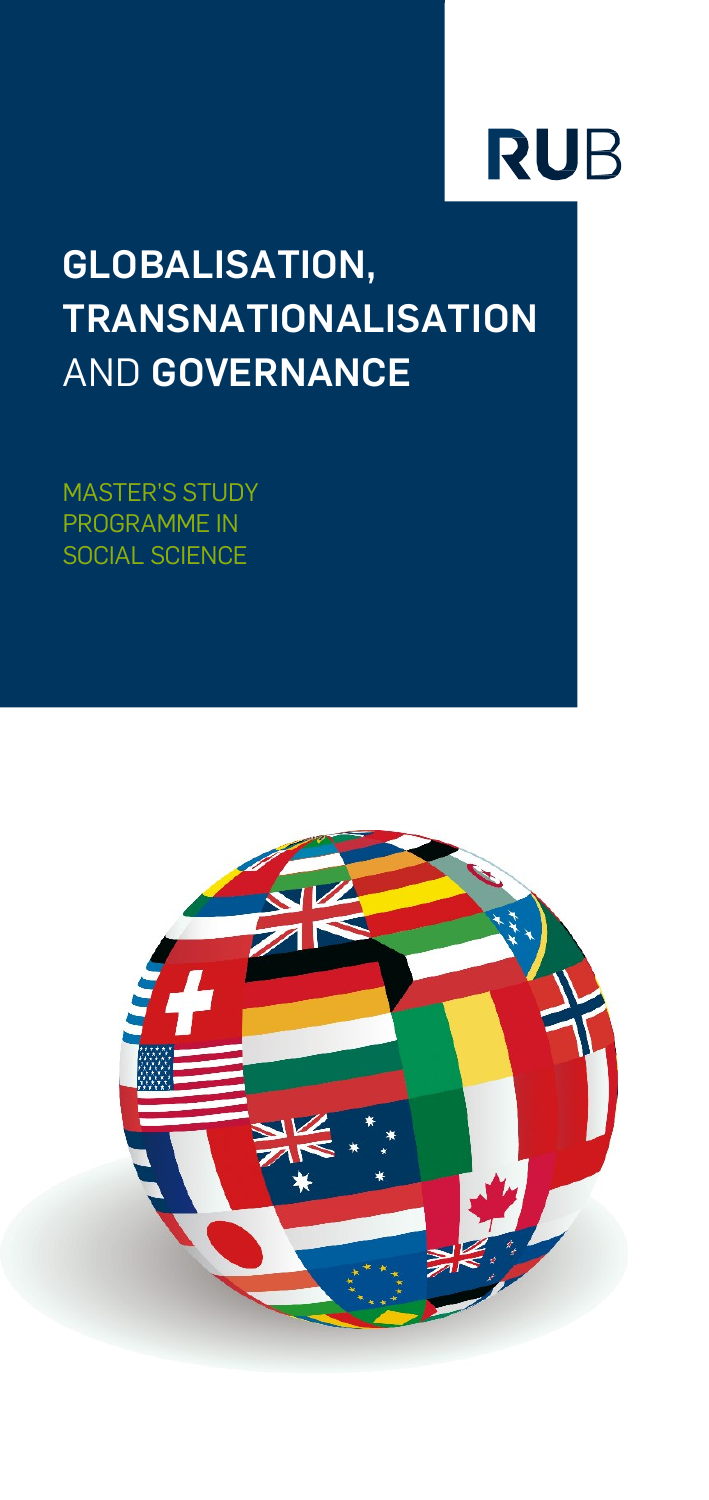## **CONTENT**

**The thematic focus of the MA study programme Globalisation, Transnationalisation and Governance (GTG) is on cross-border policies, processes and developments of economic, governmental as well as non-governmental actors and institutions. Due to the modular design of the study programme, an integration of different impacts and levels of Globalisation, Transnationalisation and Governance, is achieved. The study programme adopts an interdisciplinary orientation and is based in particular on Political Science and Sociology.**

By studying international and transnational organisations and activities of governmental, economic and nongovernmental actors, a comprehensive knowledge for the analysis of cross-border political, economic and social processes is conveyed. In this context, key object of study are the relationships between nation states and their institutionalisation through multilateral or supranational governance, respectively. The range of contents is complemented by addressing the developments and activities of governmental and non-governmental actors in the European multi-level system. The study programme's distinguishing feature is its clear focus on the management (Governance) of international processes (Globalisation, Transnationalisation), as well as systematically linking these three thematic core issues.

Current topics of the MA GTG are, for example, the global financial crisis, the retreat of globalisation, the crisis of multilateralism such as in the WTO, migration, European integration, protests against free trade agreements, the role of emerging powers, UN reform, democracy in the EU, global labour standards, the Euro crisis and governance in the G20.

#### **THE STUDY PROGRAMME**

**Three modules form the core content of the programme:**

**1. Internationalisation and Transnationalisation (IT)** Focus here is on the theoretical and empirical analyses of internationalisation and transnationalisation processes in society, culture, economy and organisations. Perspectives are taken for example, from Europe, Latin America and East Asia. The emergence of new social spaces and multi-local forms of interdependence are being analysed, as well as the core actors involved (for example, international companies, non-governmental organisations and social movements).

#### **2. International Institutions and Processes (IIP)**

Core points of the theoretical and empirical analyses are states and multilateral organisations in international politics as well as the interaction between economic processes, governments and domestic politics. Intergovernmental relations (such as German or US foreign policy), regional integration (EU, NAFTA etc.) and global governance (G20, WTO, IMF, UN etc.) are examined. Furthermore, the impact of globalisation on domestic politics and governmental positions towards global economic actors and processes are investigated.

#### **3. Europeanisation, Democracy and Governance (EDG)**

Focus here is on the European Union's multi-level system, EU institutions, the impact of European integration processes on the political systems of EU member states, as well as democracy and governance in Europe and in international comparison.

### **COURSE OF STUDY**

The master's study programme in Social Sciences in the programme "Globalisation, Transnationalisation and Governance" (GTG) spans four semesters and offers both a specialisation in study program content as well as general social science theory and method training.

The study program Globalisation, Transnationalisation and Governance consists of three programme modules, a research module in which empirical research is conducted independently, and a practical module including an eight-week internship in the occupational areas of the programme.

Within the **social science study framework** the module Research Methods and Statistics prepares students for the methodical Research module. Furthermore, modules from other study programs, a required BA module or the modules Social Science Theories and Qualitative Methods of Social Research can be attended. The Supplementary module can be compiled independently with courses on the GTG topics or studied in other disciplines.

#### **Core modules**

|                                                      | Practical | L. Internationali-             | Research Three |                 |
|------------------------------------------------------|-----------|--------------------------------|----------------|-----------------|
| Research Module                                      |           | sation and Trans-              | Module         | Supple-         |
| Methods (Intern-                                     |           | nationalisation                | on GTG         | mentary         |
| Statistics ship)                                     |           | (Q CP)                         | topics         | Modules         |
| $(I2 CP)$ $(I4 CP)$                                  |           | 2. International               | (I2 CP)        | to be           |
|                                                      |           | Institutions and               |                | chosen by       |
|                                                      |           | <b>Processes</b> ( $\circ$ CP) |                | students        |
|                                                      |           | 3. Europeanisation             |                | $(3x \circ CP)$ |
|                                                      |           | Democracy and                  |                |                 |
|                                                      |           | Governance $(9 CP)$            |                |                 |
| Master Thesis (20 CP) and oral MA examination (8 CP) |           |                                |                |                 |